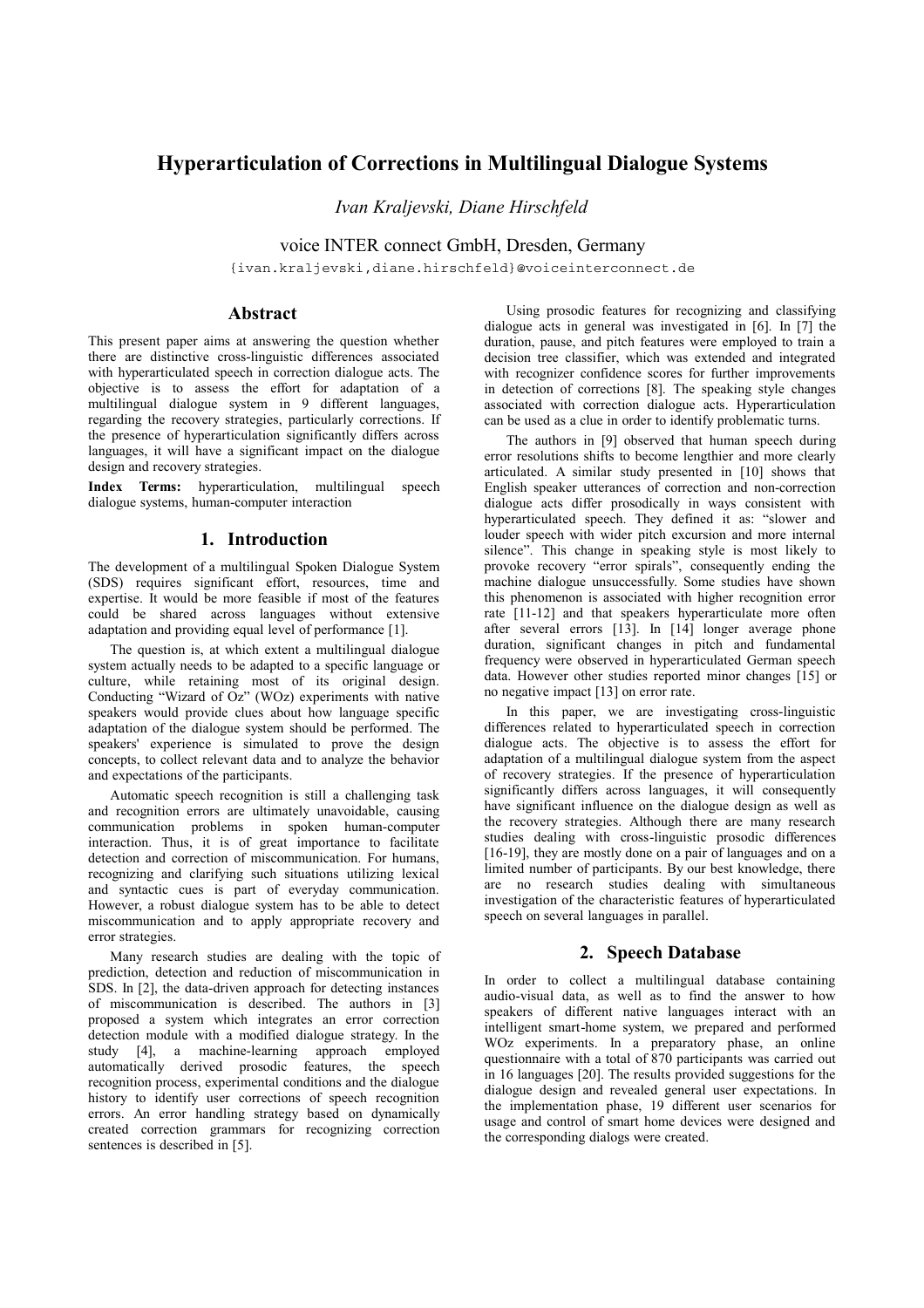The scenarios were carefully designed to elicit spontaneous reactions and to trigger recovery behavior from the participants in case of miscommunication.

The WOz experiments were carried out for the following languages (abbreviation and number of participants in brackets): English (EN:40), German (DE:40), French (FR:23), Spanish (ES:27), Italian (IT:19), Dutch (NL:15), Finnish (FI:7), Norwegian (NO:7), Swedish (SE:6), Danish (DA:8), Russian (RU:20), Turkish (TR:20) and Mandarin Chinese (CN:19). The dialogs were translated and adapted for all languages, while keeping the same meaning and the semantic structure whenever possible.

During the session, the wizard triggered speech dialogue acts and device functions to simulate a perfect dialogue system. Before the session start, the participants were asked to sign a consent waiver and they received reimbursement for their participation. Afterward, the moderator would introduce the system, give examples about the usage of the greeting keywords and demonstrate a simple scenario.

Miscommunication was simulated by introducing embedded error speech prompts, categorized as:

- Substitutions: wrongly recognized parameters;
- Insertions: confirmation of non-uttered sentence;
- Deletions: request to repeat the last sentence.

The participants were asked to use a special keyword in case of misunderstanding to perform correction, for example, English *"Correction"*, German *"Korrektur"* and so on. The explanation for the participants was that the system is more robust in presence of noise when using such special keywords. The maximum number of error prompts (around 20%) in a session was estimated over the number of the required parameters (options, entries) per scenario, including occasional system rejections and repetitions.

The error prompts were not triggered automatically, but manually by the wizard. However, not all the planned error prompts were played since the actual dialogue flow never reached intended states where the errors should be introduced. By our best knowledge, none of the participants realized that he or she was interacting with a human operator and not with a machine. The experiments were staged in a time span of several months. Approximately 4500 scenarios for all languages were fulfilled yielding audio-visual recordings with a duration of 125 hours. The speech was segmented and orthographically transcribed by native speakers (the associates engaged in the WOz), producing detailed descriptions of dialogue flows for each scenario. Having such parallel multilingual corpus is a solid basis to perform investigations on the behavioral patterns of native speakers, from the linguistic as well as paralinguistic aspects.

## **3. Data and Tools**

#### **3.1. Data organization**

Common data-sets were compiled for all languages, based on collected corpus and the timestamped logs of the dialogue acts. Nine languages were selected for further analysis according to the number of participants (at least 15): German, English, Spanish, French, Italian, Turkish, Russian, Mandarin Chinese and Dutch. Since the main objective is the analysis of features corresponding to hyperarticulation, we selected pair of utterances of "statement" and "correction" dialogue turns (in total 3026).

#### **3.2. Prosodic features**

For the prosodic features analysis of the selected utterance pairs, the following Praat [21] scripts were used.

*"Praat Script Syllable Nuclei v2"* [22] was used for automatic detection of syllable nuclei in order to estimate the speech rate without the need of manual transcription. Peaks in intensity (dB) that are preceded and followed by dips in intensity are considered as potential syllable nuclei, while the peaks that are not voiced were discarded. The following measures were considered: speech rate (nsyll/speechduration), articulation rate (nsyll/phonation-time) and average syllable duration (phonation-time/nsyll). Where *nsyll* is the number of syllables detected in either speech duration or phonation time.

*"ProsodyPro 6beta"* [23] was used for systematic analysis of the data-sets to generate detailed discrete prosodic measurements suitable for statistical analysis: maximal *f0* (Hz), minimal *f0* (Hz), pitch excursion (semitones), averaged *f0* (Hz), averaged intensity (dB) and maximum *f0* velocity (semitone/s).

In order to simulate real conditions in a smart-home environment during experiments, there was a frequent and significant presence of stationary and non-stationary noise. The transcribers were instructed in such cases to label longer leading and trailing silences as a requirement for later speech recognition evaluations. However, such noisy segments would clearly disturb the prosody analysis and render it unreliable. Therefore the first tool, aside from measuring speech rate, was also used to segment silence and speech as an input for the ProsodyPro tool. The same script settings were used for all audio recordings providing consistency for the cost of some erroneous segmentation which were identified and corrected by a human expert prior to analysis with ProsodyPro.

At the end, the measured values for of the "statement" turns were subtracted from those of the corresponding "correction" turn, producing a data-set representing quantitative changes in prosodic features. Delta values  $(\Delta)$  for the "correction" features are better suited for analysis since they are already paired with the preceding "statement", in the same time compensating speaker and environment specific influences.

## **4. Results**

#### **4.1. Exploratory statistics**

The total distribution of the introduced errors on all languages is: deletions 35.85%, insertions 8.20% and substitutions 55.95%. Table 1 presents the introduced error distribution across languages. For some languages there are differences in the count of insertions errors, because often the speakers were quite confused providing no answer that could be paired with the previous statement.

Table 1: *Error category distribution.*

|  |  |  | $\frac{1}{2}$ $\%$ $\Box$ CN $\Box$ DE $\Box$ EN $\Box$ ES $\Box$ FR $\Box$ IT $\Box$ NL $\Box$ RU $\Box$ TR                      |  |                                                                                                                         |
|--|--|--|-----------------------------------------------------------------------------------------------------------------------------------|--|-------------------------------------------------------------------------------------------------------------------------|
|  |  |  | DEL 38.57 29.00 36.69 39.15 36.27 41.06 28.29 43.24 34.71                                                                         |  |                                                                                                                         |
|  |  |  | $\vert$ INS $\vert$ 2.69 $\vert$ 20.38 $\vert$ 3.35 $\vert$ 3.44 $\vert$ 9.15 $\vert$ 2.85 $\vert$ 9.87 $\vert$ 5.74 $\vert$ 5.50 |  |                                                                                                                         |
|  |  |  |                                                                                                                                   |  | $\boxed{\text{SUB} \mid 58.74 \mid 50.63 \mid 59.96 \mid 57.41 \mid 54.58 \mid 56.10 \mid 61.84 \mid 51.01 \mid 59.79}$ |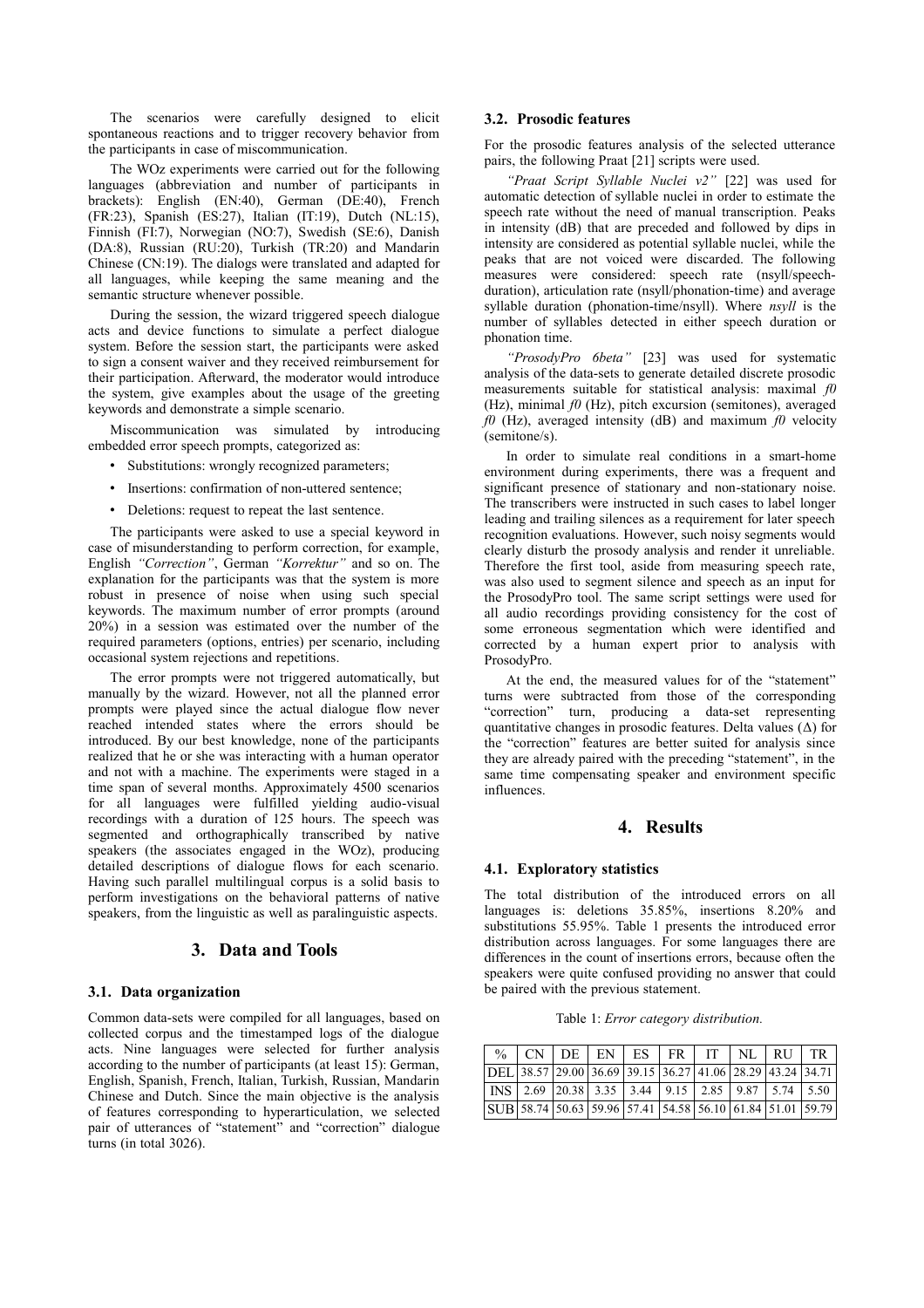Gender distribution of the participants on all languages was: female 56.74% vs male 43.36% (Table 2).

|  | $\frac{1}{6}$ CN DE EN ES FR TT NL RU TR                                         |  |  |  |  |
|--|----------------------------------------------------------------------------------|--|--|--|--|
|  | $\mid$ F   70.85   58.31   42.21   51.59   48.47   53.66   53.95   77.03   66.32 |  |  |  |  |
|  | $\mid$ M 29.15 41.69 57.79 48.41 51.53 46.34 46.05 22.97 33.68                   |  |  |  |  |

The participants were instructed to use the appropriate correction keyword to solve the miscommunication. However in 61.86% of the cases, the speakers did not use it. Table 3 presents the frequency of using the correction keyword across languages. To confirm that the observed differences are significant across languages, for each speaker the frequency of the usage was calculated and Kruskal-Wallis test confirmed the observations  $(p<0.001)$ .

Table 3: *Correction keyword usage.*

| % $\lfloor CN \rfloor$ DE $\lfloor FN \rfloor$ ES $\lfloor FR \rfloor$ IT $\lfloor N \rfloor$ RU $\lfloor TR \rfloor$                            |  |  |  |  |
|--------------------------------------------------------------------------------------------------------------------------------------------------|--|--|--|--|
| $\vert$ NO $\vert$ 54.71 $\vert$ 61.91 $\vert$ 57.99 $\vert$ 44.44 $\vert$ 53.56 $\vert$ 44.72 $\vert$ 86.84 $\vert$ 77.70 $\vert$ 90.38 $\vert$ |  |  |  |  |
| $\vert$ YES 45.29 38.09 42.01 55.56 46.44 55.28 13.16 22.30 9.62                                                                                 |  |  |  |  |

The transcribed correction responses were further analyzed and categorized according to the utterance content:

- Different, non-matching content (DIFF);
- Full, identical content (FULL);
- Mixed, statement contained in correction (MIX);
- Partial, correction contained in statement (PART).

Assuming non-normal distribution, Kruskal-Wallis test for each response category showed that they are language dependent (p<0.001), presented in Figure 1.



Figure 1: *Distribution of the correction utterances into categories across languages.*

In a case of totally different and mixed responses, the keyword was part of the answer in 65.22% and 49.16% of the cases respectively. The rest of the responses contained arbitrary content difficult to foresee and handle from the aspect of speech technology by using a restricted set of dialogue acts and responses.

#### **4.2. Normality Test**

Firstly, the presence of characteristic hyperarticulated speech for correction turns has to be confirmed, in [9-10] it is defined, with reference to prosody, as "slower and louder speech with wider pitch excursion and more internal silence".

Shapiro Wilk normality test on the delta features, regardless of the language, showed that they are not represented with normal distribution, as is usually true for large sample count real data. Non-parametric Wilcoxon test applied on all the delta features, regardless of the language, showed that the minimum *f0* is significantly higher for the correction turns  $(p<0.001)$ , there are less pitch excursions ( $p<0.001$ ), higher maximal velocity ( $p<0.001$ ), longer speech duration with unchanged phonation time (p<0.001), lower speech rate ( $p<0.001$ ), lower articulation rate ( $p<0.001$ ) and longer average syllable duration (p<0.001). This confirmed the presence of distinctive prosodic features particularly related with slower speech, indicating hyperarticulation. Kruskal-Wallis rank sum test on the delta features with language as a factor showed  $(p<0.01)$  that except for minimum *f0* (floor of the speaker's physiological *f0* range). all other features belong to non-identical populations.

#### **4.3. Linear Mixed Models**

More elaborate analysis was performed to show whether some prosodic and speech rate features are more significant in different languages. Since the prosody features were measured on speech recorded in a complex experimental setup with speakers in many languages, better insight about the effects of the factors could be given by employing Linear Mixed Models [24].

The respective measures were taken as dependent variables, speaker and the scenarios as random factors, the native language, gender and the introduced error type (insertions, deletions, substitutions) as fixed factors, as well as all their possible interactions were included in the model.

For each delta feature, we constructed an initial model as described and then performed automatic backward elimination of non-significant effects. The p-values for the fixed effects are calculated from F test based on Satterthwaite's approximation. The gender alone had a significant effect on the delta values of mean  $f_0$  (F[1,377] = 4.5251, p<0.05), female speakers lowered their  $f0$  more than males in the correction turn. Gender had a significant effect on the maximal *f0* velocity (F[1,204] = 7.5214, p<0.01), where female speakers had higher maximal pitch velocity.

The gender in interaction with language had significant effect for maximal  $f0$  (F[8,199] = 2.3244, p<0.05). The interaction of the factor gender with factor error type was significant for: mean  $f(0)$  (F[2,2953] = 7.1530, p<0.001), mean intensity  $(F[2,2959] = 7.7792, p<0.001)$ , articulation rate  $(F[2,2957] = 5.0150, p<0.01)$  and average syllable duration  $(F[2, 2957] = 3.4432, p<0.05)$ .

Table 4: *Analysis of variance table.*

| Feature $(\Delta)$             | DenDf   | F       | p     |  |  |  |  |  |  |
|--------------------------------|---------|---------|-------|--|--|--|--|--|--|
| Speaker language (Num $Df=8$ ) |         |         |       |  |  |  |  |  |  |
| mean intensity                 | 534.62  | 2.9547  | 0.01  |  |  |  |  |  |  |
| max $f0$ velocity              | 636.03  | 3.4290  | 0.001 |  |  |  |  |  |  |
| speech rate                    | 614.97  | 3.8572  | 0.001 |  |  |  |  |  |  |
| articulation rate              | 594.41  | 3.7968  | 0.001 |  |  |  |  |  |  |
| avg. syll. duration            | 569.10  | 2.9333  | 0.01  |  |  |  |  |  |  |
| Introduced error (Num $Df=2$ ) |         |         |       |  |  |  |  |  |  |
| $max$ f0                       | 2954.54 | 4.1352  | 0.05  |  |  |  |  |  |  |
| mean $f0$                      | 2935.74 | 15.1808 | 0.001 |  |  |  |  |  |  |
| mean intensity                 | 2943.11 | 6.7247  | 0.01  |  |  |  |  |  |  |
| speech rate                    | 281.32  | 8.8997  | 0.001 |  |  |  |  |  |  |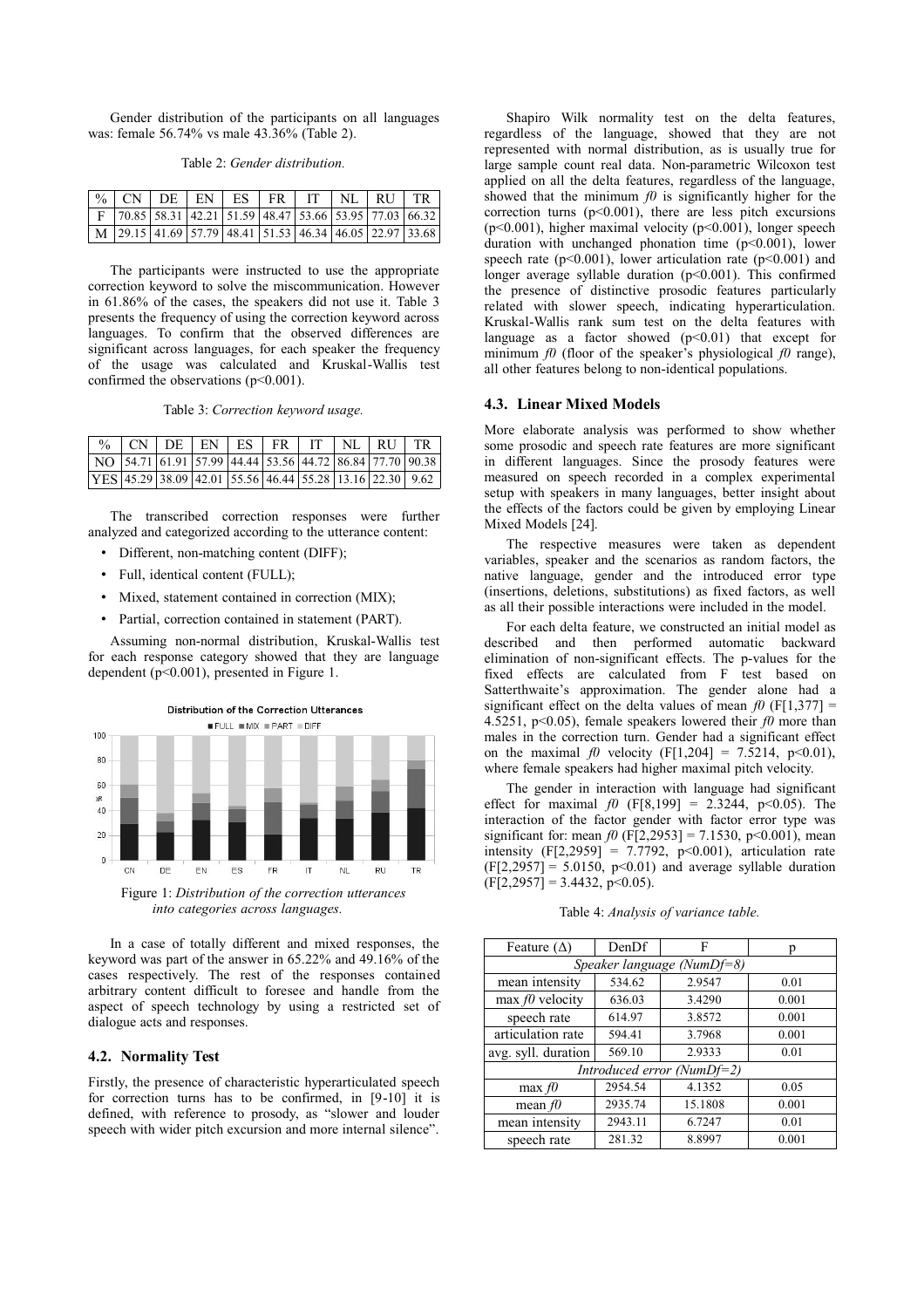

Figure 2. *Mean values with 95% CI of the features with language as significant factor.*

Table 4 presents the analysis of variance table of type III with Satterthwaite approximation with the language and the type as factors. Only the dependent variables where the language or the error type were significant factors are presented. The statistical analysis further revealed significant interactions between language and the type of the introduced error  $(p<0.001)$  for all measured dependent variables.

## **5. Discussion**

Firstly, there are differences how speakers reacted in the case of introduced errors. The suggestion to the speakers to use the keyword to recover from miscommunication was differently accepted, ranging from 55.3% cases in Italian down to only 9.6% for Turkish. More specific, in 61.9% of cases of not using the correction keyword, significant differences were observed among the Dutch, Russian and Turkish speakers.

Regarding the response types, in case of full repetitions, Turkish speakers used to repeat the statement sentence in correction turn more often. German and Spanish speakers had above average frequency of responses with different content, while Turkish was significantly below the average. In partial responses, Italian and Spanish tend to have lower than average frequency than other languages. For mixed correction responses, German and Spanish had notably lower frequency.

The Linear Mixed Model analysis showed that there is a significant influence of the fixed factors language and type of the introduced error, as well as their interaction on the delta features related to hyperarticulated speech. The observed means with the 95% CI are presented in Figure 2 and 3.

Least-squares means analysis of the model showed that language was a significant factor for mean intensity where Spanish speakers had lower intensity in corrections than the others. Maximum pitch velocity was significantly higher for Italian (p<0.001), followed by English (p<0.001), Spanish  $(p<0.01)$  and French  $(p<0.01)$  speakers.

The speech rate was significantly different, the Spanish (p<0.001) were talking slower in corrections than all others, followed by Italian ( $p<0.05$ ), French ( $p<0.01$ ), English  $(p<0.05)$  and German  $(p<0.05)$ .

Similar behavior was observed also for articulation rate, which was lower for: Spanish ( $p<0.001$ ), English ( $p<0.05$ ), German ( $p<0.01$ ), and higher for the Dutch ( $p<0.05$ ) and Mandarin Chinese ( $p<0.05$ ). Average syllable duration was (in order): shorter for Dutch  $(p<0.05)$  and longer for German ( $p$ <0.05), Spanish ( $p$ <0.05) and English ( $p$ <0.01).



Figure 3. *Mean values with 95% CI of the features with introduced error type as significant factor.*

Regarding the introduced error type (Figure 3), the maximal *f0* was lower in the case of insertions ( $p \le 0.05$ ). mean  $f0$  was lower in insertions ( $p<0.001$ ) and higher in deletions ( $p<0.01$ ). Similarly for mean intensity, it was lower for insertions ( $p<0.05$ ) and higher for deletions ( $p<0.01$ ), while the speech rate was significantly slower in the case of substitutions error (p<0.001).

In general the speakers raised their voice (pitch and intensity) in the case of reacting on the request to repeat the last utterance (deletions) but they did the opposite in the case of insertions, mostly confused by the sudden and unexpected system confirmation. The speech rate (including the pauses and hesitations) was slower in misrecognition clarifications (substitutions). While for the language and error type there are clear findings in significant differences, in the case of their interactions things are far more complex what makes the problem of defining optimal recovery strategies even more difficult. All those observations should be taken with care in the development process of a multilingual spoken dialogue system.

## **6. Conclusions and Future Work**

From the results it could be clearly seen that there are distinctive prosodic features across languages associated with hyperarticulated speech in correction dialogue acts. This is a potential issue in developing or adapting existing SDS to new languages.

Many solutions are possible for language dependent adaptation of a SDS (some presented in Section 1) to address the hyperarticulated speech. Training classifiers of prosodic features to detect hyperarticulated speech, employing special dialogue configurations for the recognition (confidence thresholds, grammars [5]) or different strategies to cope with uncertainty in corrections, acoustic model adaptation (as in [14]) or modifying feature extraction settings (frame rate and size, voice activity detection, etc).

Our future work will be focused to more elaborate analysis of significant interactions of the gender, language and error type factors expressed by prosodic features that are already certain indicators of hyperarticulated speech and to suggest methods to detect and handle such occasions.

#### **7. Acknowledgments**

The authors are thankful to Maria Paola Bissiri and Rüdiger Hoffman for their comments on an earlier version of this paper.